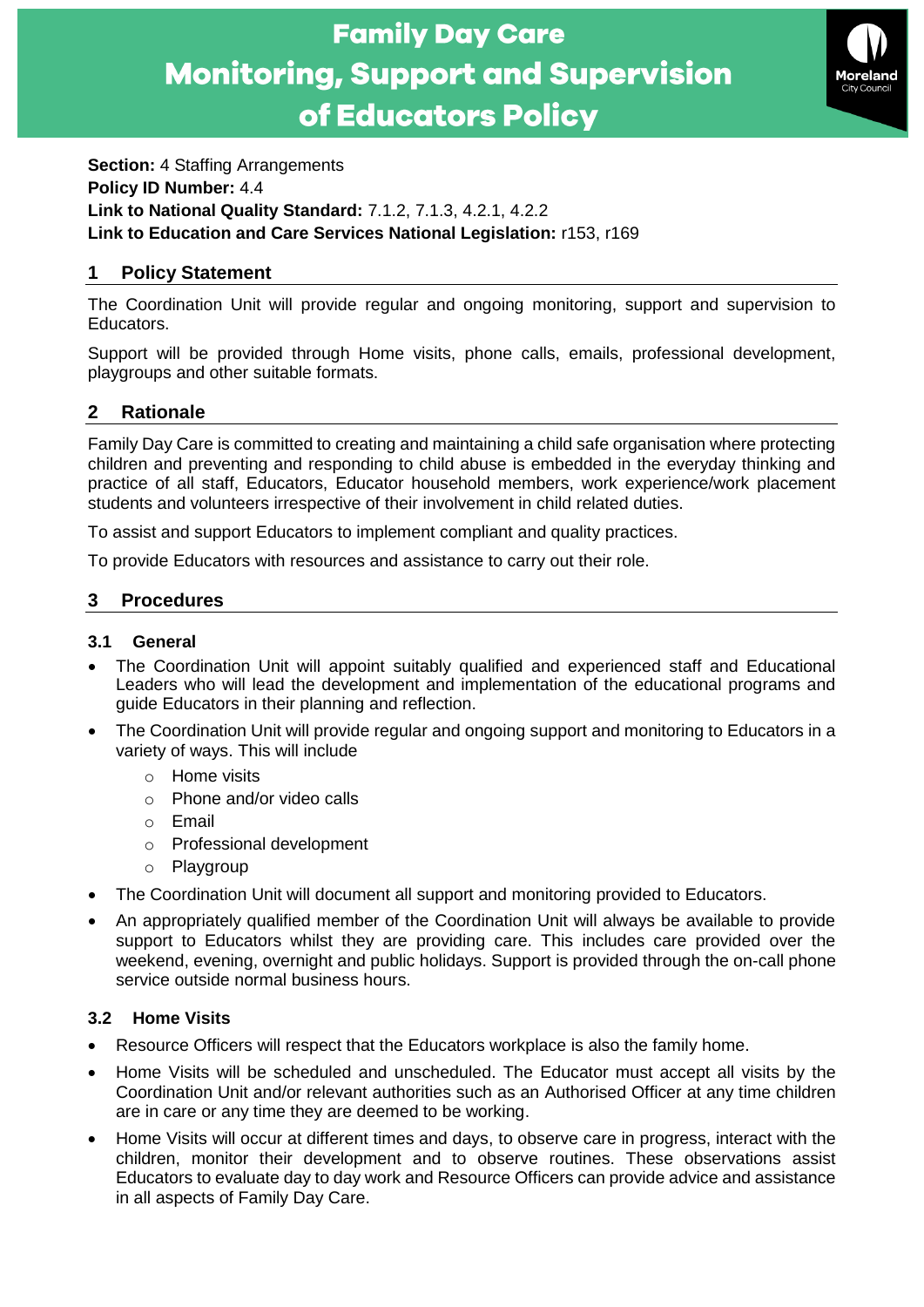

- Resource Officers will be flexible in their approach to home support visit and the type of support provided to the Educator.
- The Coordination Unit will visit new educators weekly for the first month after registration. Resource Officers will continue to visit frequently until the Educator demonstrates capacity to manage all aspects of the position competently.
	- $\circ$  After this time Educators will be visited fortnightly
- Educators can request, or Coordination Unit staff may schedule, additional visits if more support is required. This could include concerns about a child and/or family, the Educators requiring additional support to meet compliance or where the Educator's circumstances warrant additional support.
- Families may request a home visit if they would like additional feedback or have any concerns.
- Coordination Unit Staff are required to act upon any breach to the FDC Educator's Service Agreement (whether reported and/or witnessed) which encapsulates all documented policies and procedures of the service.
- The Educator and Resource Officer will work in partnership to ensure the best possible outcomes for the children in care.
- Compliance issues will be monitored/followed up until the Children's Services Coordinator is satisfied that all requirements are met.
- Records will acknowledge the strengths of the Educators, their service and practices, as well as issues which arise during the contact.
- The Children's Services Coordinator will be notified if significant issues arise during any support occurring between the Coordination Unit staff and Educators.

## **3.3 During Home Visits**

- The Educator's visitors register will be signed by the Coordination Unit staff on arrival and departure.
- Coordination Unit staff document home visits on the home visit record. All relevant issues that are discussed with an Educator will be recorded and the Educator will be provided a copy of the home visit record.
- The focus of the home visits will be on assisting and supporting the Educator as both a childcare professional and as a small business operator. The needs and development of the children in care will be a priority and the matters discussed will be relevant to the care and development of the children as well as service development.
- Coordination Unit staff can develop and maintain relationships with the children in care and will share opportunities to discuss children's development, model behaviour guidance and offer support to the Educator.

## **4 References**

- [Education and Care Services National Law Act](https://www.acecqa.gov.au/nqf/national-law-regulations/national-law)
- [Education and Care Services National Regulations](https://www.acecqa.gov.au/nqf/national-law-regulations/national-regulations)
- [National Quality Standards](https://www.acecqa.gov.au/nqf/national-quality-standard)
- [ACECQA](https://www.acecqa.gov.au/)
- Educator Agreement